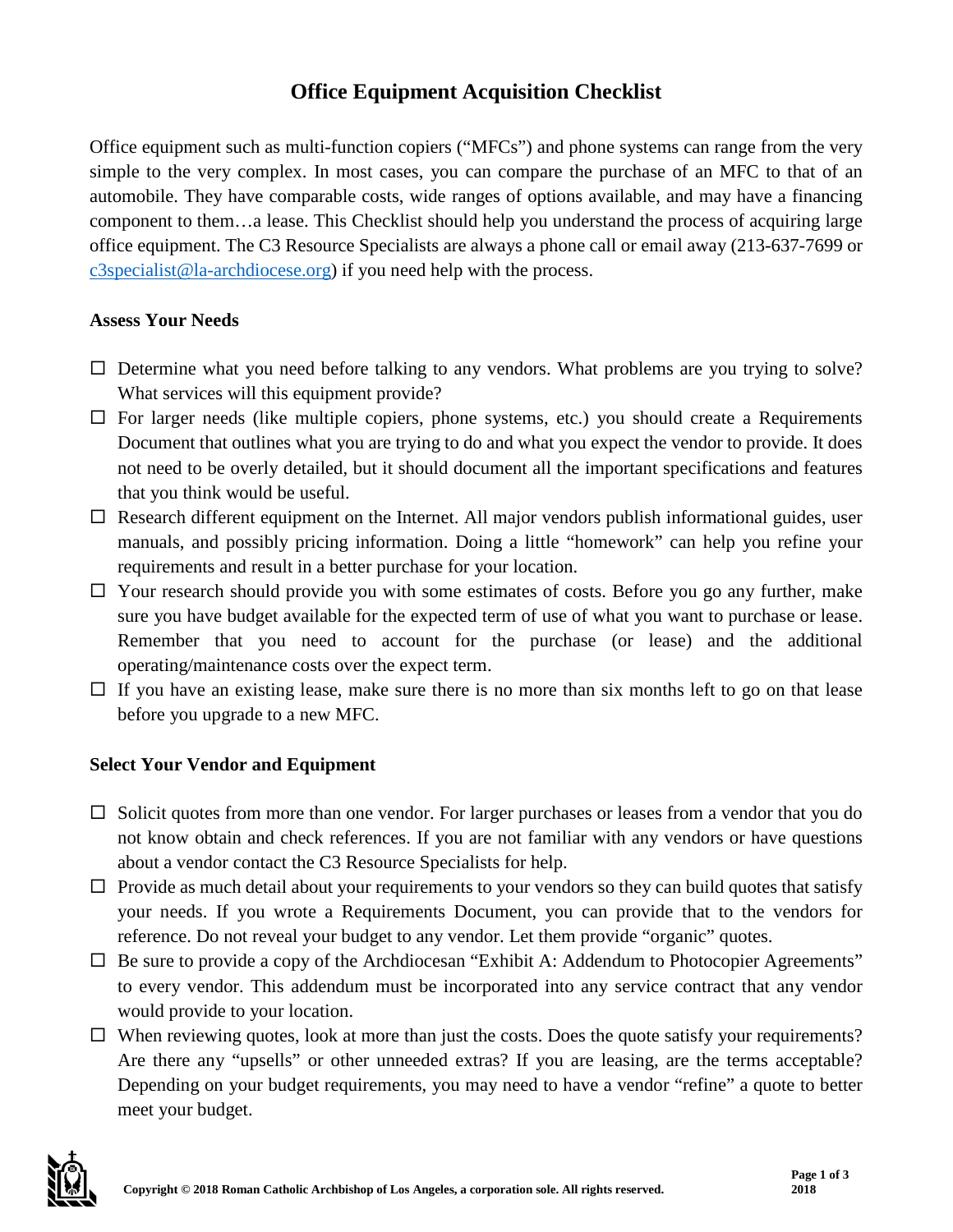- $\Box$  Contracts for maintenance, service and consumables (i.e. printer toner or ink) should NOT be incorporated into the purchase cost. They should be quoted as a separate contract, usually with an annual renewable term.
- $\Box$  If you are having a vendor perform a "buy out" of an existing lease you CANNOT have the vendor deliver a check to you for the old lease "buy out". The vendor must either send a check directly to the lessor or to the Financial Services Department at the ACC. In the past, some locations have gotten themselves into trouble by taking the "buy out" money and spending it inappropriately. They are then stuck with two lease payments. The Financial Services department will take the "buy out" payment and pay the old lessor directly on behalf of the location.

### **Complete Your Paperwork, Lease and Maintenance Contracts**

- $\Box$  When you decided on an acceptable quote, have the vendor provide you with all documentation needed to order, finance (if you are financing) and provide any additional services. The equipment order and service contracts must be in the name of the location and the location's tax ID number must be used.
- $\Box$  If the TOTAL VALUE OF THE PURCHASE OR LEASE (that is, the sum of all payments) is:
	- less than \$20,000 then the parish Pastor (for parish offices and elementary schools) or the High School Principal can be signatory for all documents.
	- \$20,000 or more Then the Vicar General must sign the order and finance contracts.
- $\Box$  Contracts for maintenance and service can be treated as contracts less than \$20,000 in value.
- Complete and sign a "Request for Copier and Other Office Equipment Lease Approval and Signature" form.
- $\square$  Send all documentation to [leasing-help@la-archdiocese.org](mailto:leasing-help@la-archdiocese.org) and the Office of the General Counsel for processing. This documentation should include the Request for Review, the order form, the financing form and contract, any service/maintenance contracts, any lease "buy out" information and a completed "Exhibit A" form.. DO NOT SIGN ANY ORDER FORM, FINANCE FORM or SERVICE CONTRACT.
- $\Box$  If there are any questions or revisions required, you will be contacted. Once all issues have been resolved you will be given a copy of signed documents to pass back to your vendor OR you will be told to sign the final documents if the value is less than \$20,000.
- $\Box$  Be sure to retain a least one copy of all fully signed documents in a place where office staff can retrieve them. At some point in the future, i.e. at the end of the lease, someone at your location will need to be able to read those documents.

## **Delivery, Set Up and Return of Old Equipment**

 $\Box$  If you are returning equipment that is coming off a prior lease, be sure that you have the correct equipment return instructions and that you have the permission of the prior lessor to return the equipment. Most lease contracts prohibit the storage or transport of leased equipment anywhere other than the original installation location without written permission.